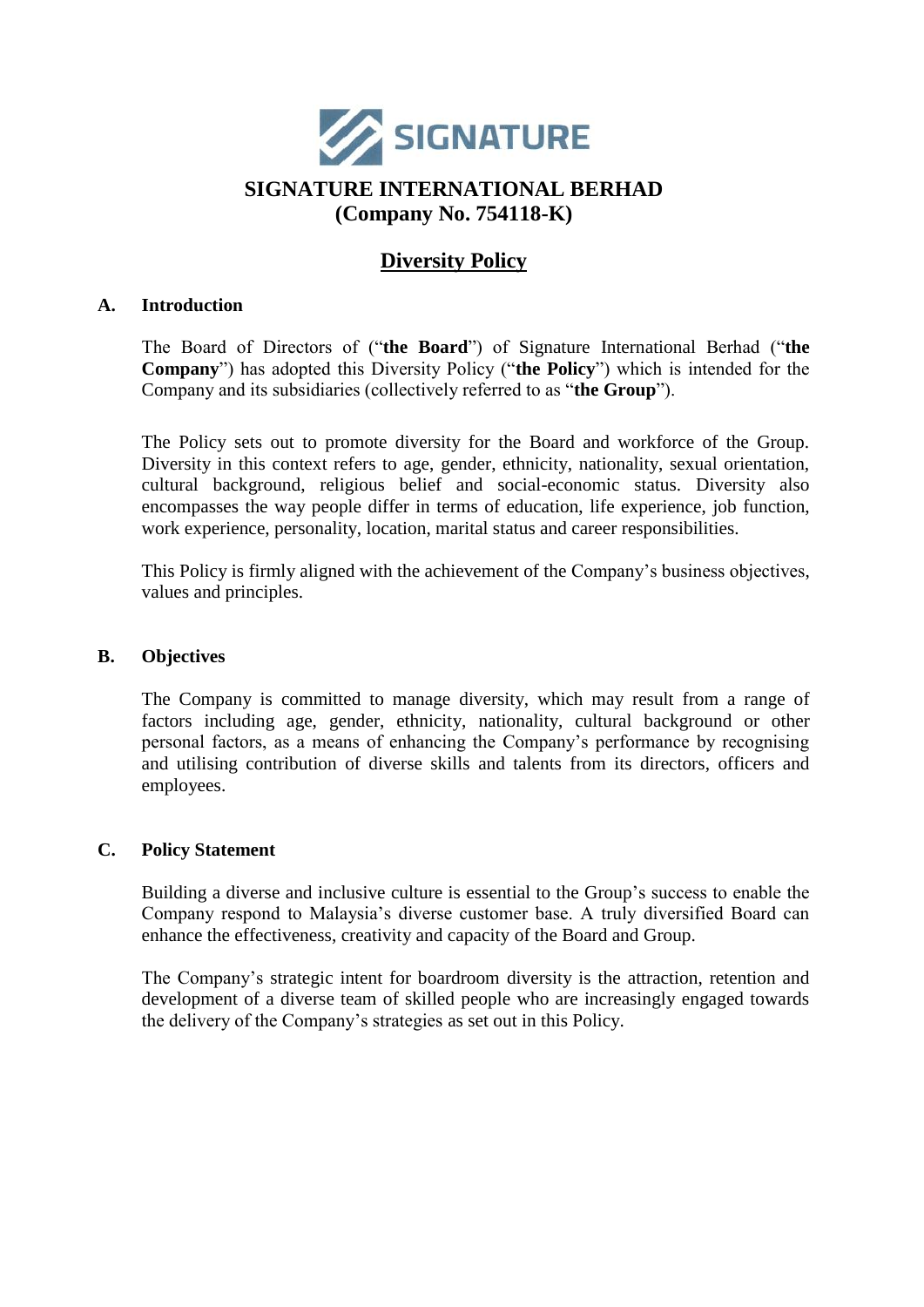## **SIGNATURE INTERNATIONAL BERHAD Page 2 (Company No. 754118-K)**

**- Diversity Policy**

### **i) Board of Directors**

- Identifying potential candidates and balancing the mix of skills, expertise and industry experience, gender, age, ethnicity and backgrounds of Directors in the recruitment and selection process;
- Retaining Directors based on merit, in the context of skills, time commitments and experience in order for the effective functioning of the Board;
- The Nomination Committee has to consider the following responsibilities:
	- To take into consideration the benefits from boardroom diversity and to appoint candidates based on merit and without prejudice, when reviewing the Board's composition;
	- To consider the balance of skills, experience, independence, knowledge and the diversity of representation on the Board, as part of the annual performance evaluation on the effectiveness of the Board, Board Committees and individual Directors;
	- To implement this Policy and to monitor progress towards the achievement of these objectives; and
	- Upon identifying the appropriate candidate to be appointed as director or board member, the Nominating Committee will make its recommendations to the Board for approval.

#### **ii) Officers and Employees**

In line with promoting diversity in the workplace, the Board has established the following procedures:

- (i) All persons, regardless of age, gender, ethnicity, cultural background or other personal factors, with appropriate experience and qualifications will be considered equally when recruiting new staff.
- (ii) There will be no preference given to male applicants for a position and will ensure that any women with appropriate experience and qualifications are considered equally in the recruitment and selection process.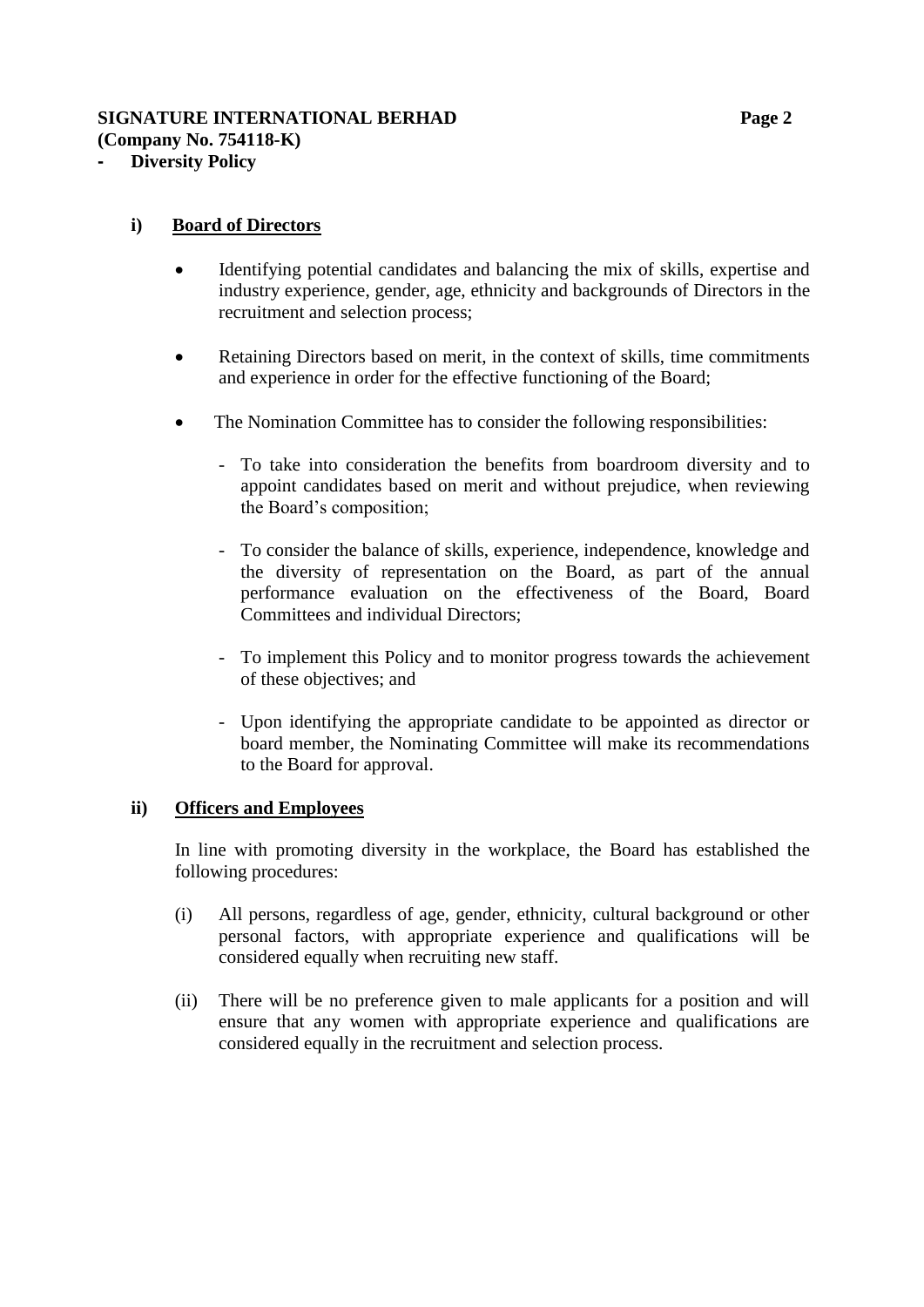- (iii) The setting of the remuneration levels of the officers and employees regardless of age, gender, ethnicity, cultural background or other personal factors without bias.
- (iv) All decisions associated with career advancement, including promotions, transfers, and other assignments, will have to meet the Company's needs and be determined based on skills and merit regardless of age, gender, ethnicity, cultural background or other personal factors.

### **iii) Training**

All internal and external training opportunities will be based on needs regardless of age, gender, ethnicity, cultural background or other personal factors.

### **iv) Workplace Diversity Principles**

The Company is committed to workplace diversity ensuring that it values and respects differences and that its workplace is fair, accessible, flexible and free from discrimination.

Promoting workplace diversity is everyone's responsibility and includes:

- practising and promoting behaviour consistent with the Company's Code of Conduct;
- respecting different ways of thinking and using its employees' different perspectives to improve business outcomes;
- treat each other with respect and dignity;
- provide a safe, secure and healthy workplace;
- make decisions genuinely based on equity and fairness;
- value the diversity of people; and
- take appropriate action to eliminate discrimination.

#### **D. Measurable Objectives**

The Board shall review and assess the effectiveness of the Policy on an annual basis to ensure that the objectives of relevant legislations were met and remain effective for the Group. Any changes to this Policy shall be deliberated and approved by the Board of Directors.